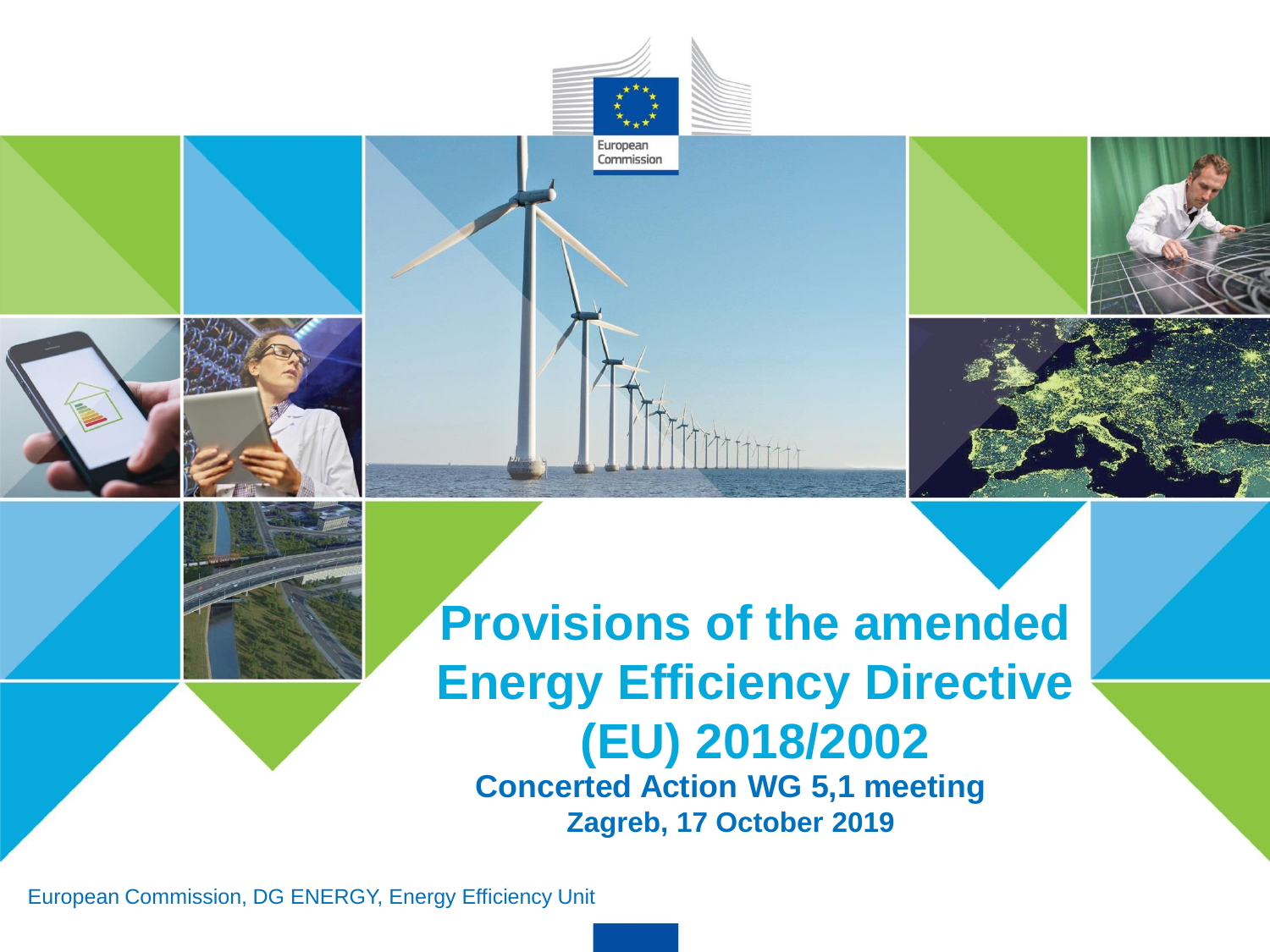**Article 1: Directive 2012/27/EU is amended as follows:** 

## ❑ **(11) in Article 15, the following paragraph is inserted:**

- ❑ '*2a. By 31 December 2020, the Commission shall, after consulting relevant stakeholders, prepare a common methodology in order to encourage network operators to reduce losses, implement a cost-efficient and energyefficient infrastructure investment programme and properly account for the energy efficiency and flexibility of the grid*.';
- ❑ **(15) Article 24 is amended as follows:**

## **(b) the following paragraphs are added:**

❑ 13. *By 1 January 2021, the Commission shall carry out an assessment of the potential for energy efficiency in conversion, transformation, transmission, transportation and storage of energy, and shall submit a report to the European Parliament and to the Council. That report shall, if appropriate, be accompanied by legislative proposals*.

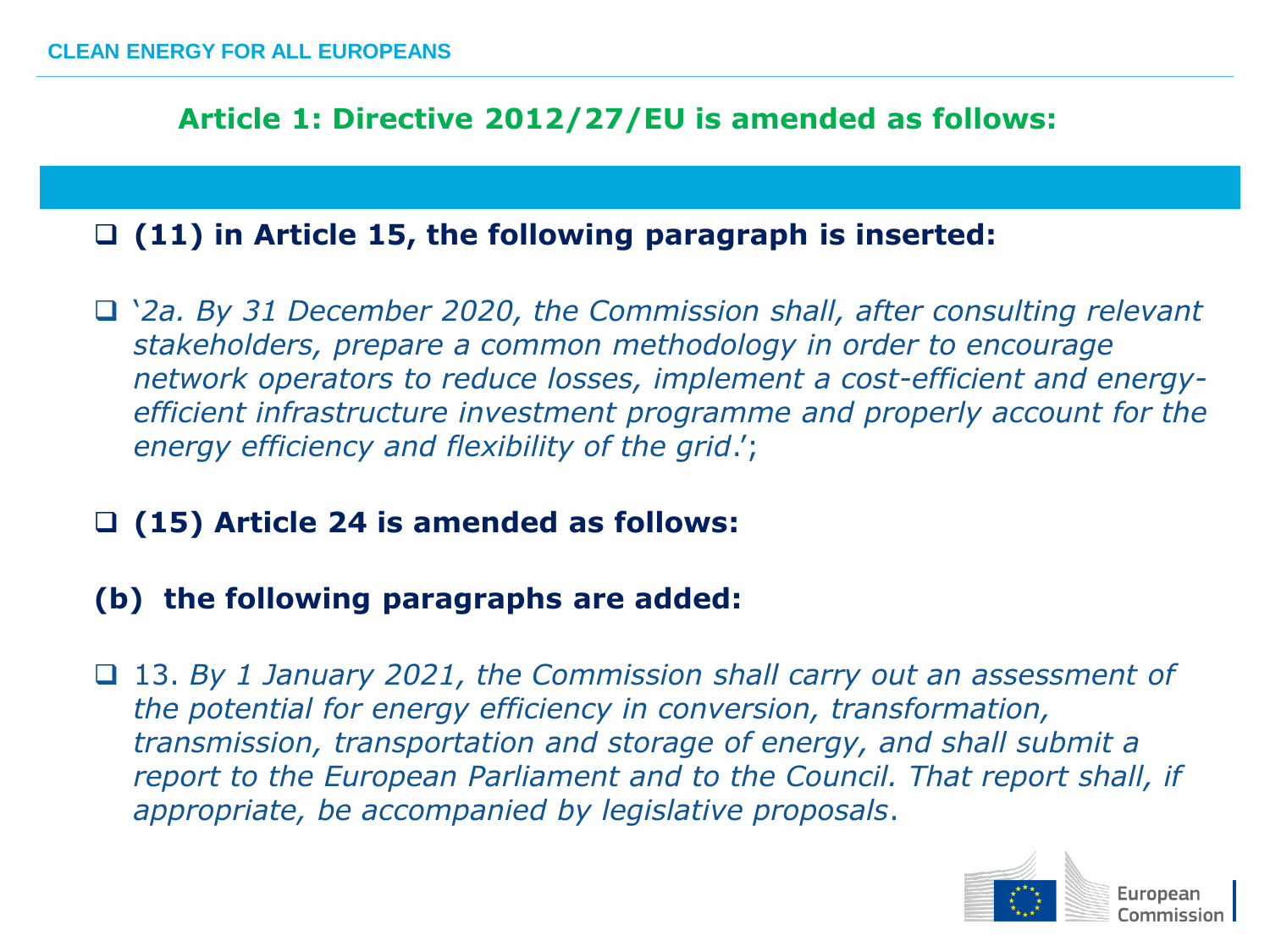## ❑ **Identifying energy efficiency improvements and saving potential in energy networks and demand response, in support of the implementation of Article 15 of the Energy Efficiency Directive (2012/27/EU):**

- ❑ *https://ec.europa.eu/energy/en/studies/identifying-energy-efficiencyimprovements-and-saving-potential-energy-networks-and-demand*
- ❑ **Potential ways the gas industry can contribute to the reduction of methane emissions - Report for the Madrid Forum (5-6 June 2019):**
- ❑ *[https://ec.europa.eu/info/publications/32nd-madrid-forum-background](https://ec.europa.eu/info/publications/32nd-madrid-forum-background-documents_en)documents\_en*
- ❑ *[https://ec.europa.eu/info/sites/info/files/gie-marcogaz\\_-\\_report\\_-](https://ec.europa.eu/info/sites/info/files/gie-marcogaz_-_report_-_reduction_of_methane_emissions.pdf) \_reduction\_of\_methane\_emissions.pdf*